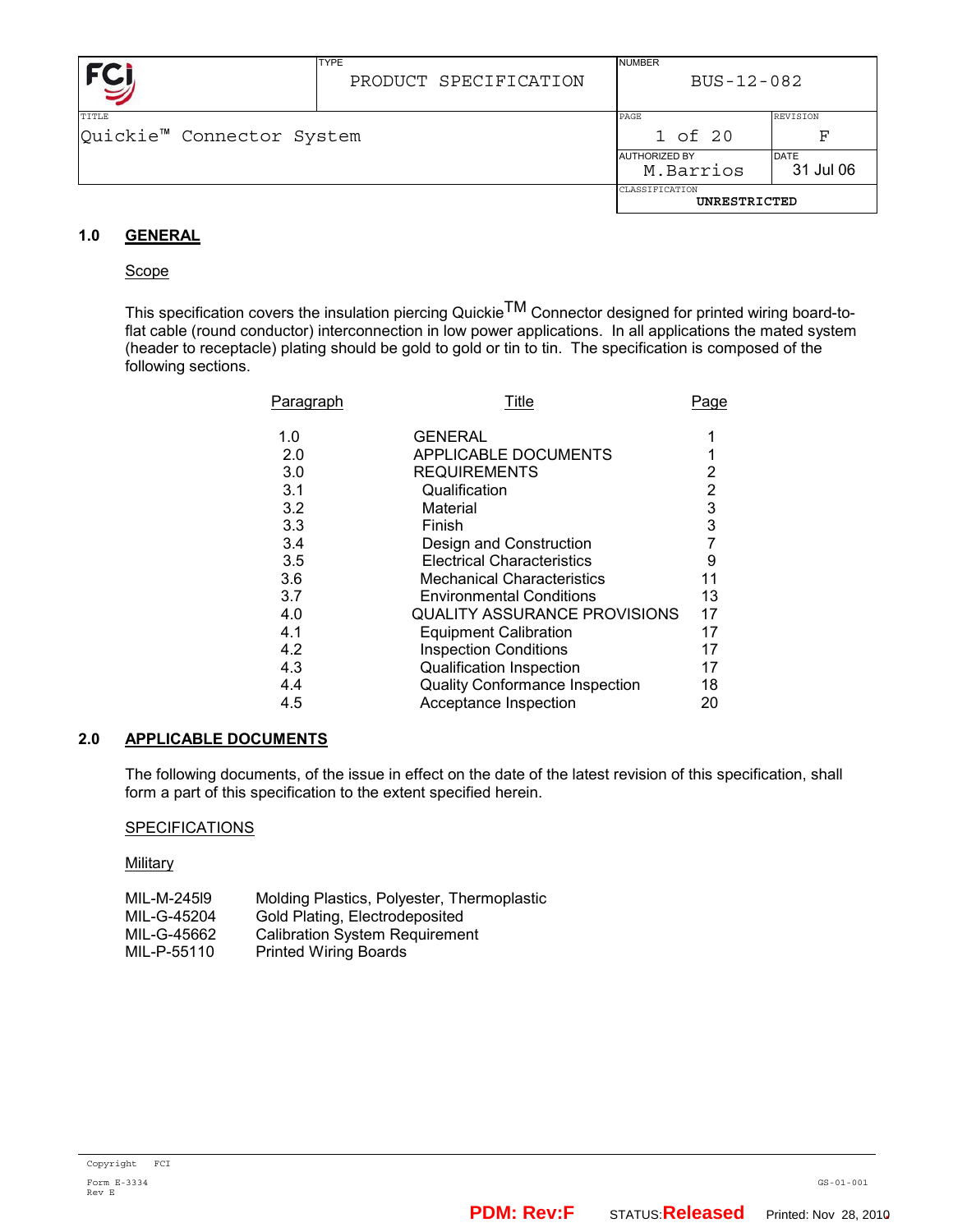|                                           | <b>TYPE</b><br>PRODUCT SPECIFICATION | <b>NUMBER</b><br>BUS-12-082    |                          |
|-------------------------------------------|--------------------------------------|--------------------------------|--------------------------|
| <b>TITLE</b><br>Quickie™ Connector System |                                      | PAGE<br>2 of 20                | REVISION<br>F            |
|                                           | <b>AUTHORIZED BY</b>                 | M.Barrios                      | <b>DATE</b><br>31 Jul 06 |
|                                           |                                      | CLASSIFICATION<br>UNRESTRICTED |                          |

# Federal

| QQ-N-290 | Nickel Plating (Electrodeposited)                                                     |
|----------|---------------------------------------------------------------------------------------|
| QQ-W-343 | Wire, Electrical and Non-Electrical, Copper (Uninsulated)                             |
| QQ-B-750 | Bronze, Phosphor; Bar, Plate, Rod, Sheet Strip, Flat Wire, and Structural and Special |
|          | <b>Shaped Sections</b>                                                                |
| QQ-S-763 | Steel Bars, Shapes, and Forgings, Corrosion-Resisting.                                |
| QQ-C-533 | Be - Cu                                                                               |

### STANDARDS

### **Military**

| MIL-STD-I05  | Sampling Procedures and Tables for Inspection by Attributes |
|--------------|-------------------------------------------------------------|
| MIL-STD-202  | Test Methods for Electronic and Electrical Component Parts  |
| MIL-STD-275  | Printed Wiring Board for Electronic Equipment               |
| MIL-STD-I344 | Test Methods for Electrical Connectors                      |

### Industry Specifications/Standards

UL-94 Tests for Flammability of Plastic Materials

#### FCI Test Specifications

BUS-12-00l Round Conductor Flat Flexible Cable

### **3.0 REQUIREMENTS**

### 3.1 Qualification

Connectors furnished under this specification shall be products capable of meeting the qualification test requirements specified herein.

# 3.2 Material

The material for each part shall be as specified herein, or equivalent. Substitute material shall meet the performance requirements of this specification.

- 3.2.1 Contact. Both the header and receptacle contact shall be full-hard phosphor bronze in accordance with QQ-B-750, Composition A.
- 3.2.2 Latch. The standard Quickie shall have a plastic molded-in latch.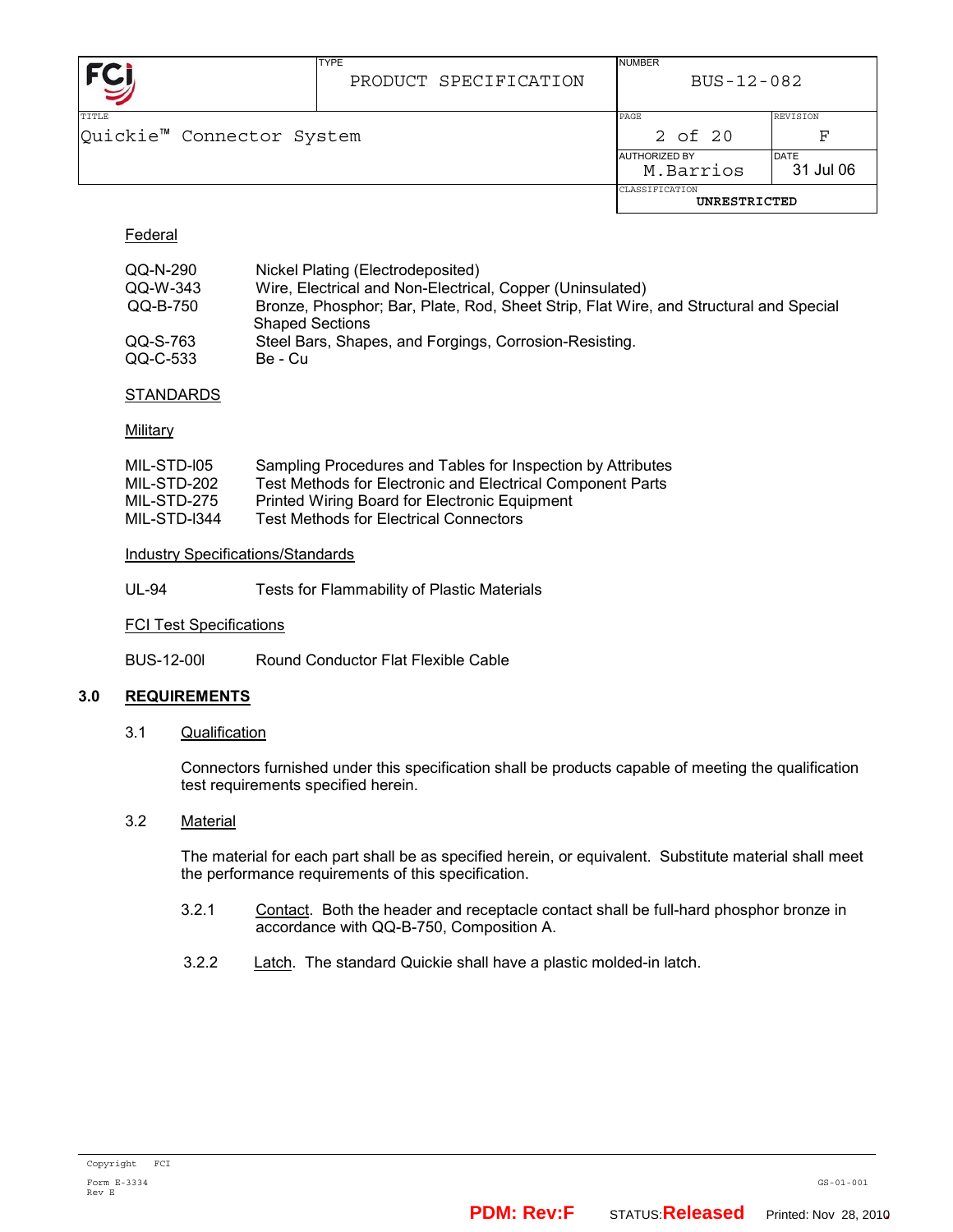|                                                | <b>TYPE</b><br>PRODUCT SPECIFICATION | <b>NUMBER</b><br>BUS-12-082       |                          |
|------------------------------------------------|--------------------------------------|-----------------------------------|--------------------------|
| TITLE<br>Quickie <sup>™</sup> Connector System |                                      | PAGE<br>3 of 20                   | <b>REVISION</b><br>F     |
|                                                |                                      | <b>AUTHORIZED BY</b><br>M.Barrios | <b>DATE</b><br>31 Jul 06 |
|                                                |                                      | CLASSIFICATION<br>UNRESTRICTED    |                          |

- 3.2.3 Plastic Parts. Except as subsequently specified, all molded plastic parts of the receptacle connector and the mating header shall be filled polyester in accordance with MIL-M-24519, Type GPT-30F. Except as noted, all plastic material shall be rated flame retardant 94V-0 in accordance with UL-94.
	- 3.2.3.1 **Header Locking Latches (Optional)**. The latches shall be polyester in accordance with MIL-M-24519, Type PT-F.
	- 3.2.3.2 **Strain Relief (Optional)**. The strain relief shall be unfilled thermoplastic material.
	- 3.2.3.3 **Keys (Optional)**. The keys shall be unfilled Type 6-6 Nylon; the material shall be rated flame retardant 94V-2 in accordance with UL-94.

### 3.3 Finish

The finish for each part shall be as specified herein. Substitute finishes shall meet the performance requirements of this specification.

3.3.1 Both the header and receptacle contacts shall be plated with either gold per MIL-45204B, GXT, or with tin-lead. Nickel shall be plated per QQ-N-290, Class 2.

### 3.3.2 QUICKIE II CONNECTOR SYSTEM

#### DUAL BEAM PHOSPHOR BRONZE FEMALE CONTACT

| Receptacle Contact         | <b>Mating Contact</b>                   | Remainder of |
|----------------------------|-----------------------------------------|--------------|
| <b>Plating Designation</b> | <b>Portion</b>                          | Terminal     |
| 0.76um/30 u" Au            | 0.76um/30 u" Au Over<br>1.27um/50 u" Ni |              |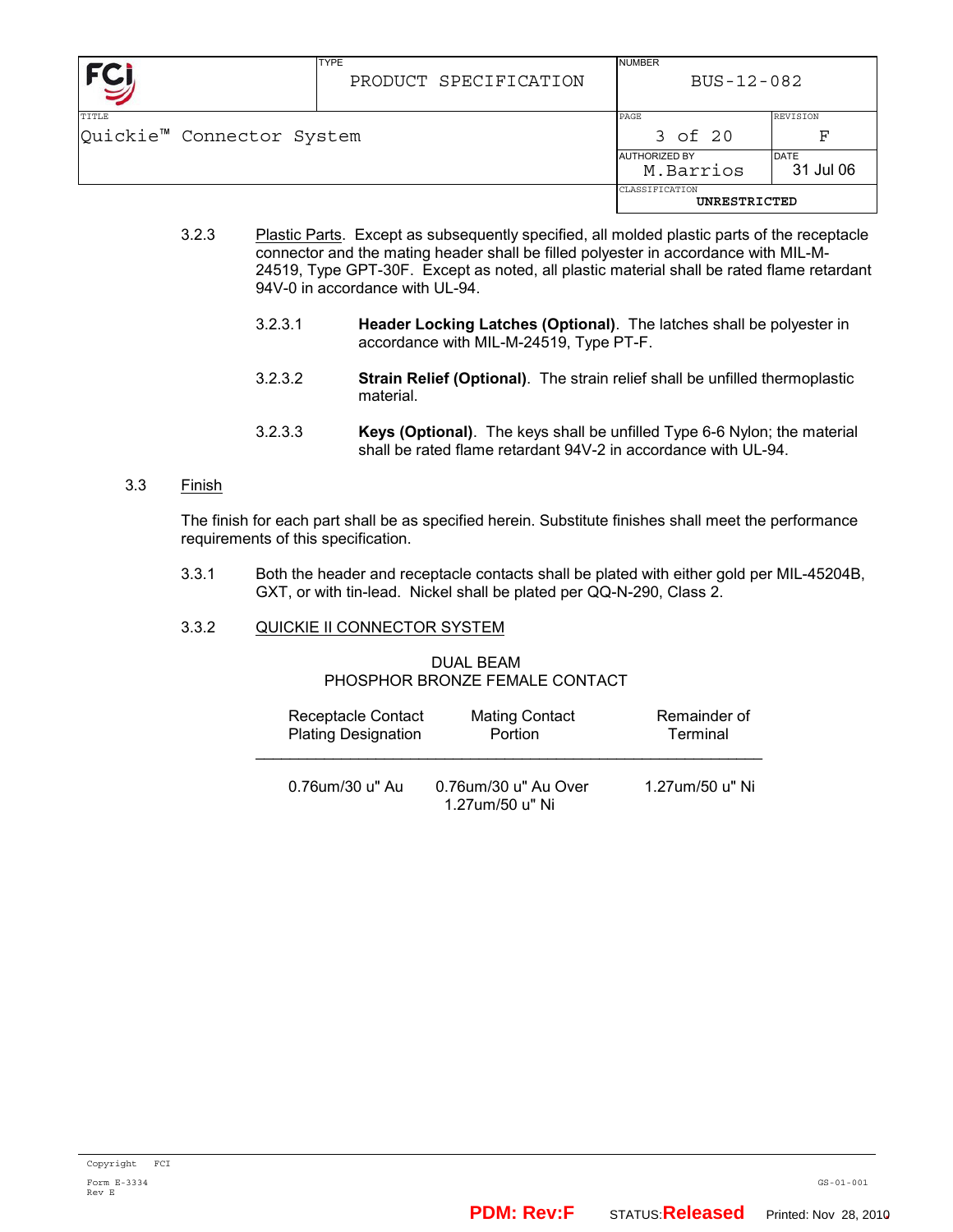|                                                | <b>TYPE</b><br>PRODUCT SPECIFICATION | <b>NUMBER</b><br>BUS-12-082                                   |                      |
|------------------------------------------------|--------------------------------------|---------------------------------------------------------------|----------------------|
| TITLE<br>Quickie <sup>™</sup> Connector System |                                      | PAGE<br>4 of 20                                               | <b>REVISION</b><br>F |
|                                                |                                      | <b>DATE</b><br><b>AUTHORIZED BY</b><br>M.Barrios<br>31 Jul 06 |                      |
|                                                |                                      | CLASSIFICATION<br>UNRESTRICTED                                |                      |



DESIGNATION OF<br>PLATED PIN SURFACES



# **FIGURE 1**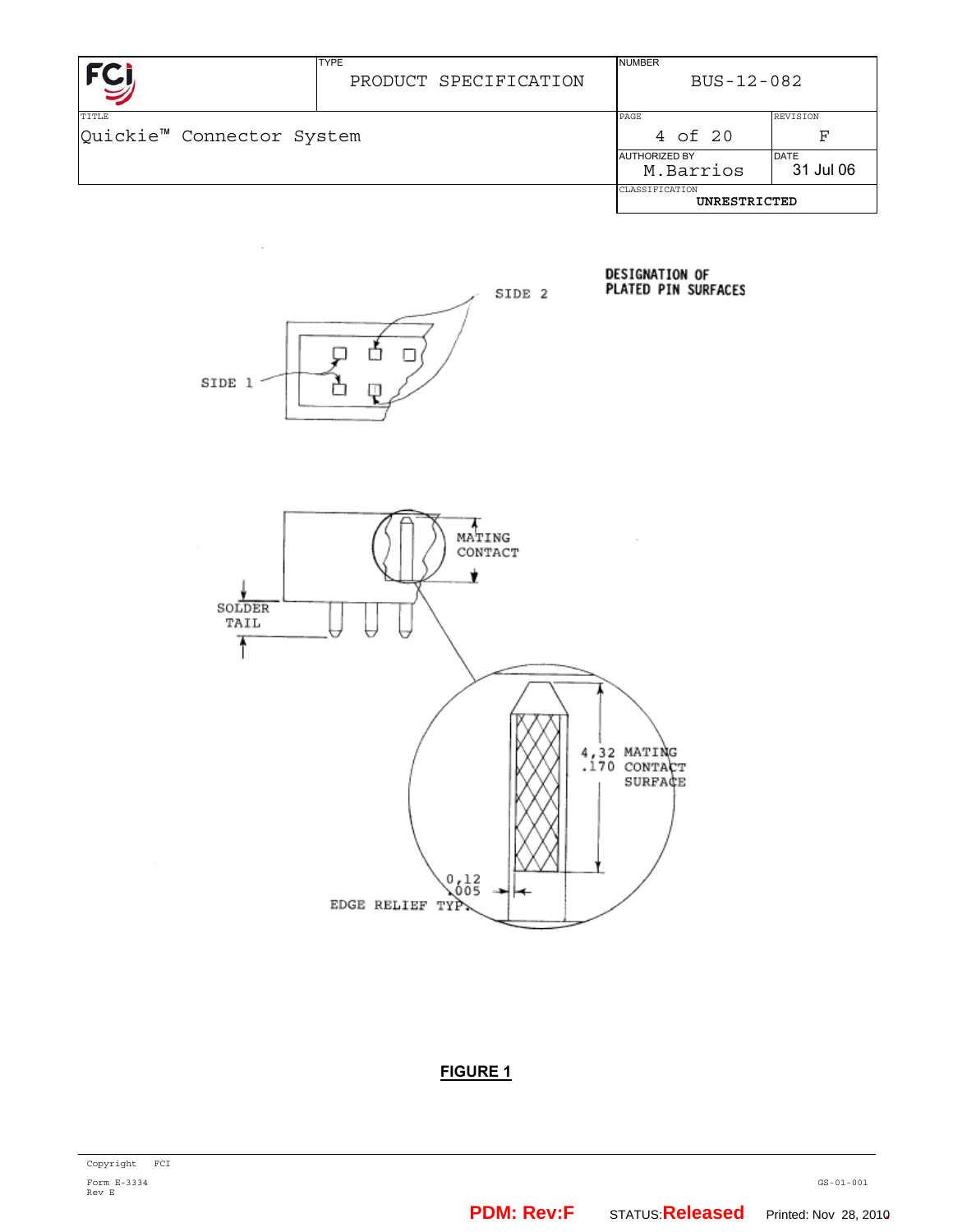

BUS-12-082

NUMBER

TYPE

| TTTLE                     |  | PAGE                 |              | REVISION                 |
|---------------------------|--|----------------------|--------------|--------------------------|
| Quickie™ Connector System |  |                      | 5 of 20      | ਸ਼                       |
|                           |  | <b>AUTHORIZED BY</b> | M.Barrios    | <b>DATE</b><br>31 Jul 06 |
|                           |  | CLASSIFICATION       | UNRESTRICTED |                          |
|                           |  |                      |              |                          |

# **QUICKIE II HEADERS**

AVAILABLE IN BOTH ROUND AND SQUARE PINS

# SAME PLATING ON HEADER CONTACT AND SOLDER TAIL

| <b>Mating Contact</b><br><b>Plating Designation</b> | Pin Surface<br>See Figure 1 | <b>Plating Detail</b>                                                   |
|-----------------------------------------------------|-----------------------------|-------------------------------------------------------------------------|
| 0.76um/30m" Au                                      | ALL PIN SIDES               | 0.76um/30 u" Au over<br>1.27um/50 u" Ni                                 |
| 0.76um/30m" GXT                                     | ALL PIN SIDES               | 0.69um/27 u" Pb-Ni<br>WITH 0.07um/3 u" Au<br>FLASH OVER 1.27um/50 u" Ni |

# **QUICKIE III & EURO QUICKIE HEADERS**

AVAILABLE IN SQUARE PIN CONFIGURATION

# DUPLEX PLATING WITH THE FOLLOWING SOLDER TAIL

PLATING ON ALL VERSIONS - 3.81mm/150 u" MIN TIN-LEAD

| <b>Mating Contact</b><br><b>Plating Designation</b> | Pin Surface<br>See Figure 1 | <b>Plating Detail</b>                                                  |
|-----------------------------------------------------|-----------------------------|------------------------------------------------------------------------|
| TIN-LEAD                                            | ALL PIN SIDES               | 3.81um/150 u" MIN<br>TIN-LEAD OVER<br>1.27um/50 u" Ni                  |
| 0.76um/30 GXT                                       | ALL PIN SIDES               | 0.69um/27 u" Pb-Ni with<br>0.07um/3 u" Au Flash<br>OVER 1.27um/50u" Ni |
| 0.76um/30 u" Au                                     | ALL PIN SIDES               | 0.76um/30 u" Au OVER<br>1.27um/50 u"                                   |
| 1.27um/50 u" Au                                     | ALL PIN SIDES               | 1.27um/50 u" Au OVER<br>1.27um/50" Ni                                  |

# 3.4 Design and Construction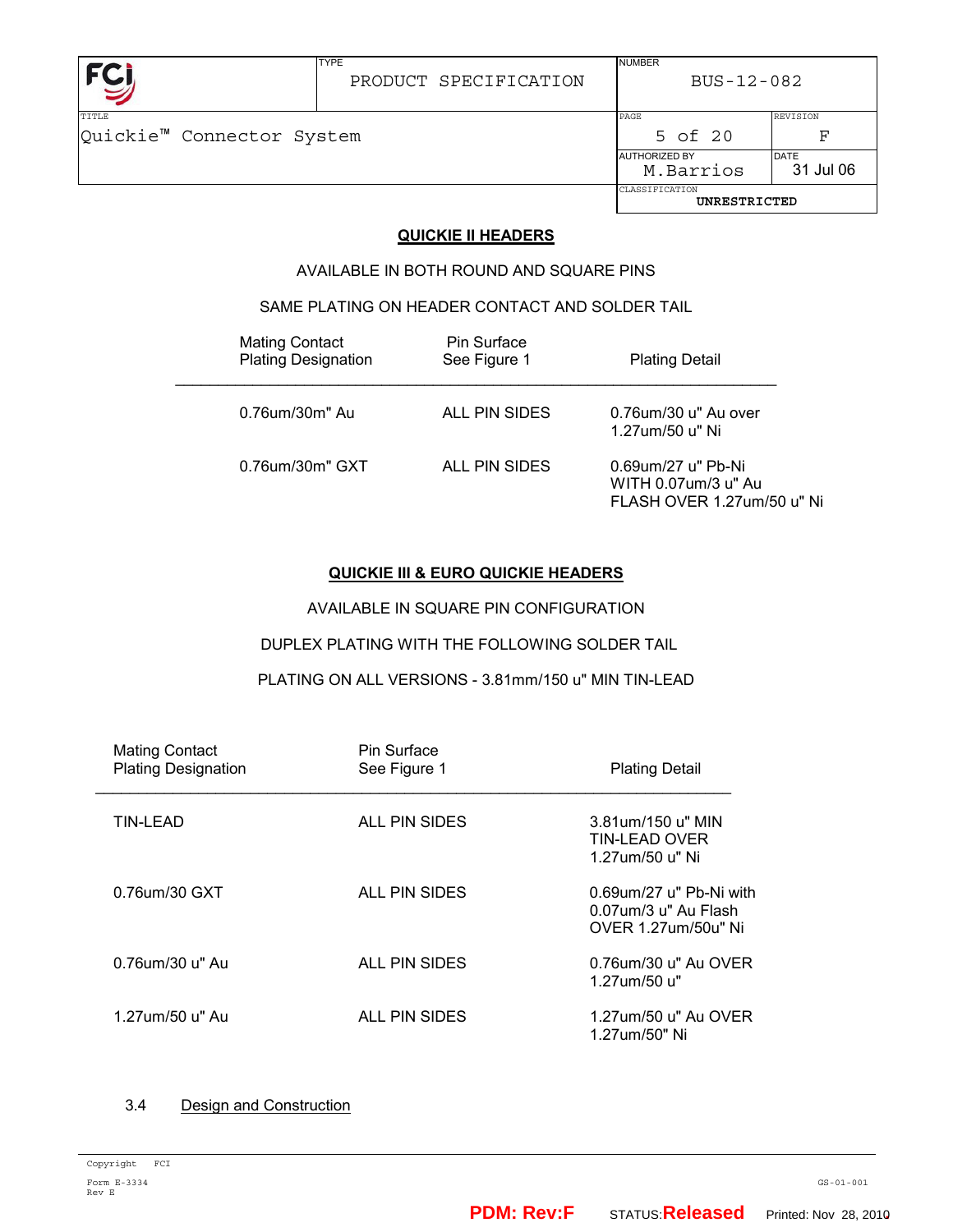|                                           | <b>TYPE</b><br>PRODUCT SPECIFICATION | <b>NUMBER</b><br>BUS-12-082       |                          |
|-------------------------------------------|--------------------------------------|-----------------------------------|--------------------------|
| <b>TITLE</b><br>Quickie™ Connector System |                                      | PAGE<br>6 of 20                   | <b>REVISION</b><br>F     |
|                                           |                                      | <b>AUTHORIZED BY</b><br>M.Barrios | <b>DATE</b><br>31 Jul 06 |
|                                           |                                      | CLASSIFICATION<br>UNRESTRICTED    |                          |

The connector system shall be of two-piece design, consisting of: a molded, straight or right-angle, shielded header having .64/0.025 diameter or .64/0.025 square header contacts arranged for printed wiring board termination on a 2.54/0.100 square grid; and a multi-piece receptacle connector having self-stripping contact terminations for flat, flexible, round conductor cable on a 1.27/0.050 inch center and either one single-ended or two single-ended cantilever members for interfacing with the header contact.

NOTE: While the receptacle connector will mate with any .64/0.025 diameter or .64/0.025 square header contacts on an appropriate grid, performance of such a combination must be determined by actual test. Minimum pin length is 4.32/.170", maximum pin length is 6.35/.250". Recommended pin length is 5.84/.230".

- 3.4.1 Installation.
	- 3.4.1.1 **Header**. The header shall mount on single- or double-sided or multilayered printed wiring board of any thickness to + .08/.003 inch (Size 4) having .89/0.035 + 0.003 diameter holes (Round Pin) or 1.02/.040 + .08/.003 diameter holes (square pin) on a 2.54/0.0100 square grid. The termination layout shall be in accordance with the printed wiring requirements of MIL-STD-275 and MIL-P-55110.
	- 3.4.1.2 **Receptacle**. The receptacle shall simultaneously terminate up to 60 wires size AWG #28 (stranded) or AWG #30 (solid) on 1.27/0.050 inch centers without pre-stripping the PVC (polyvinylchloride) cable insulation. The cable shall conform to the requirements of specifications BUS-12-001.
- 3.4.2 Latching Mechanism. An optional latching mechanism shall be available for locking the plug into the receptacle to withstand service conditions without disconnecting.
- 3.4.3 Strain Relief. An optional strain relief shall be available to protect the receptacle terminations against pull and flexing forces.
- 3.4.4 Polarizing Feature. An optional molded-in polarizing feature shall be available to insure correct orientation of the receptacle connector and its mating header.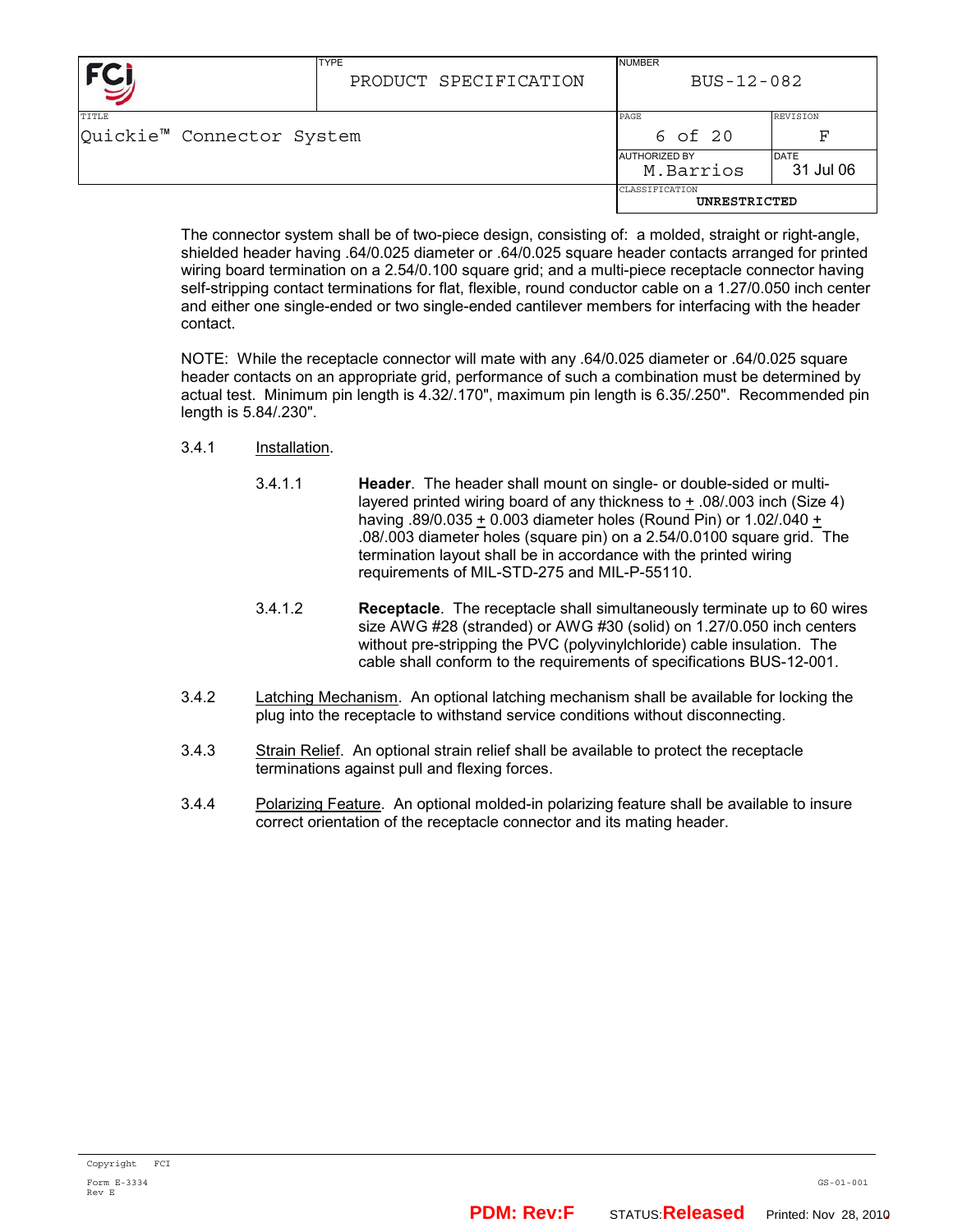|                                           | <b>TYPE</b><br>PRODUCT SPECIFICATION | <b>NUMBER</b><br>BUS-12-082       |                          |
|-------------------------------------------|--------------------------------------|-----------------------------------|--------------------------|
| <b>TITLE</b><br>Quickie™ Connector System |                                      | PAGE<br>7 of 20                   | <b>REVISION</b><br>F     |
|                                           |                                      | <b>AUTHORIZED BY</b><br>M.Barrios | <b>DATE</b><br>31 Jul 06 |
|                                           |                                      | CLASSIFICATION<br>UNRESTRICTED    |                          |

- 3.4.5 Keying. An optional key(s) shall be available for installation in individual positions in the receptacle connector to permit selective identification or programming.
- 3.4.6 Mating. The connector shall be capable of mating and unmating by hand without the use of special tools within the specified temperature range.
- 3.4.7 Workmanship. Connectors shall be uniform in quality and shall be free from burrs, scratches, cracks, voids, chips, blisters, pin holes, sharp edges, and other defects that will adversely affect life or serviceability.
- 3.4.8 Interchangeability. Any header shall be capable of mating with any receptacle of the same contact population without degradation in performance.

### 3.5 Electrical Characteristics

- 3.5.1 Current Rating. The maximum current rating of the connector shall be 1.0 ampere DC.
- 3.5.2 Contact Resistance. The contact resistance shall not exceed 10 milliohms (15 milliohms after exposure to the environments described in paragraphs 3.6.5 and 3.7.1 to 3.7.7) when measured in accordance with MIL-STD-202, Method 307. The following details shall apply:
	- (a) Method of Connection attach current and voltage leads as shown in Figure 1.
	- (b) Test Current 1.0 ampere DC.
- 3.5.3 Low Level Circuit Resistance. The low level circuit resistance shall not exceed 10 milliohms (15 milliohms after exposure to the environments described in paragraphs 3.6.5 and 3.7.1 to 3.7.7) when measured in accordance with MIL-STD-1344, Method 3002. The following details shall apply.
	- (a) Method of Connection see Figure 2
	- (b) Test Current 1 milliampere DC
	- (c) Maximum Open Circuit Voltage-20 millivolts DC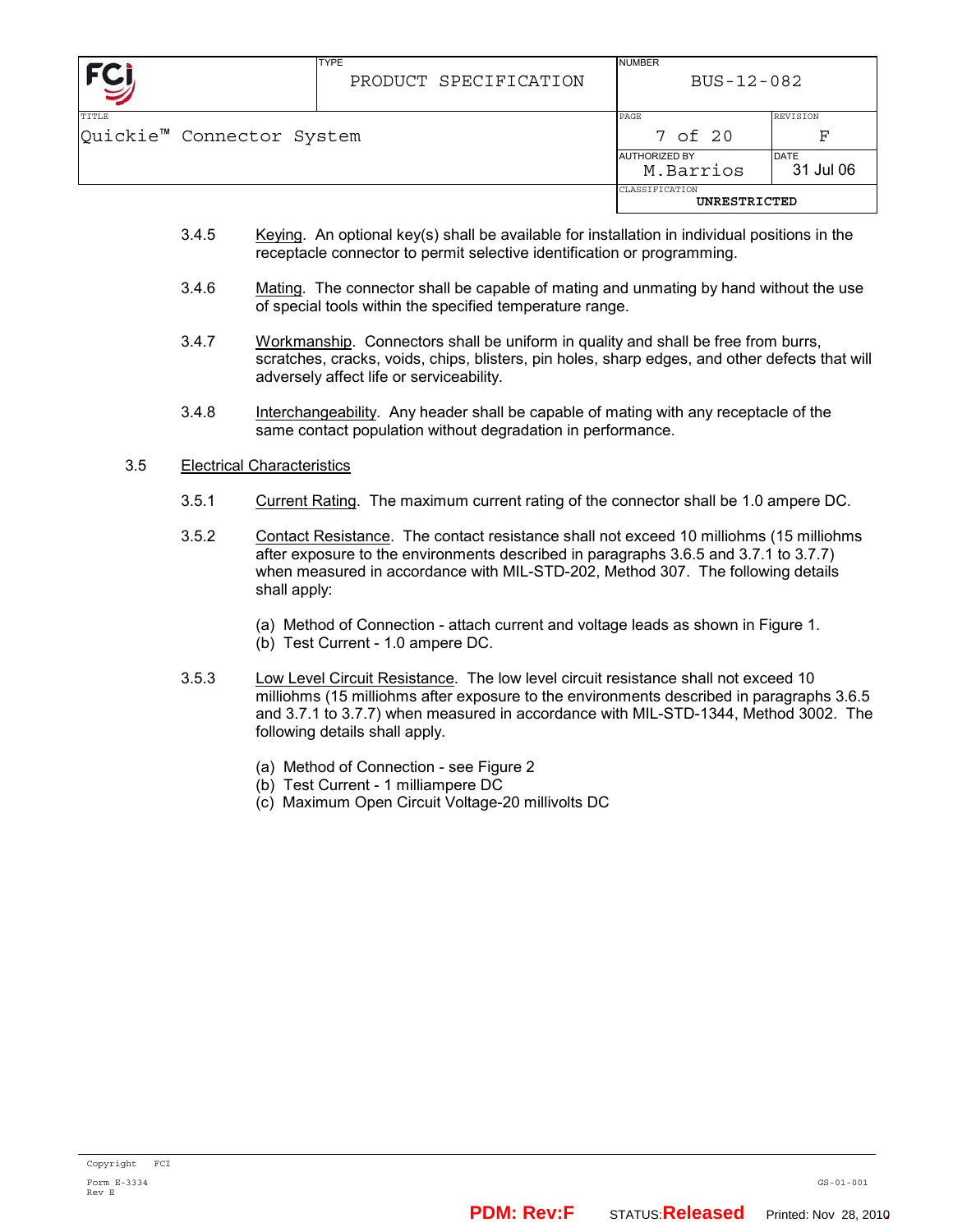| <b>FC</b>                                       | <b>TYPE</b><br>PRODUCT SPECIFICATION | <b>NUMBER</b><br>BUS-12-082       |                          |
|-------------------------------------------------|--------------------------------------|-----------------------------------|--------------------------|
| TTTLE.<br>Quickie <sup>™</sup> Connector System |                                      | PAGE<br>8 of 20                   | <b>REVISION</b><br>F     |
|                                                 |                                      | <b>AUTHORIZED BY</b><br>M.Barrios | <b>DATE</b><br>31 Jul 06 |
|                                                 |                                      | CLASSIFICATION<br>UNRESTRICTED    |                          |

- 3.5.4 Insulation Resistance. The insulation resistance of mated connectors shall be not less than 50,000 megohms (20,000 megohms after exposure to the humidity environment described in paragraph 3.7.1) when measured in accordance with MIL-STD-202, Method 302. The following details shall apply:
	- (a) Test Condition B (500 volts DC)
	- (b) Special Preparation\* the header and receptacle shall not be terminated.
	- (c) Points of Measurement between adjacent contact positions.



- NOTES: 1. Current connected to first and last conductor; adjacent intermediate leads shorted.
	- adjacent intermediate leads shorted.<br>2. Berg Stik used to short alternate terminals in
	- e, Berg Stik used to short distribute conductors.<br>3. Voltmeter lead piercing cable insulation.

# **FIGURE 2 - CONTACT RESISTANCE**

GS-01-001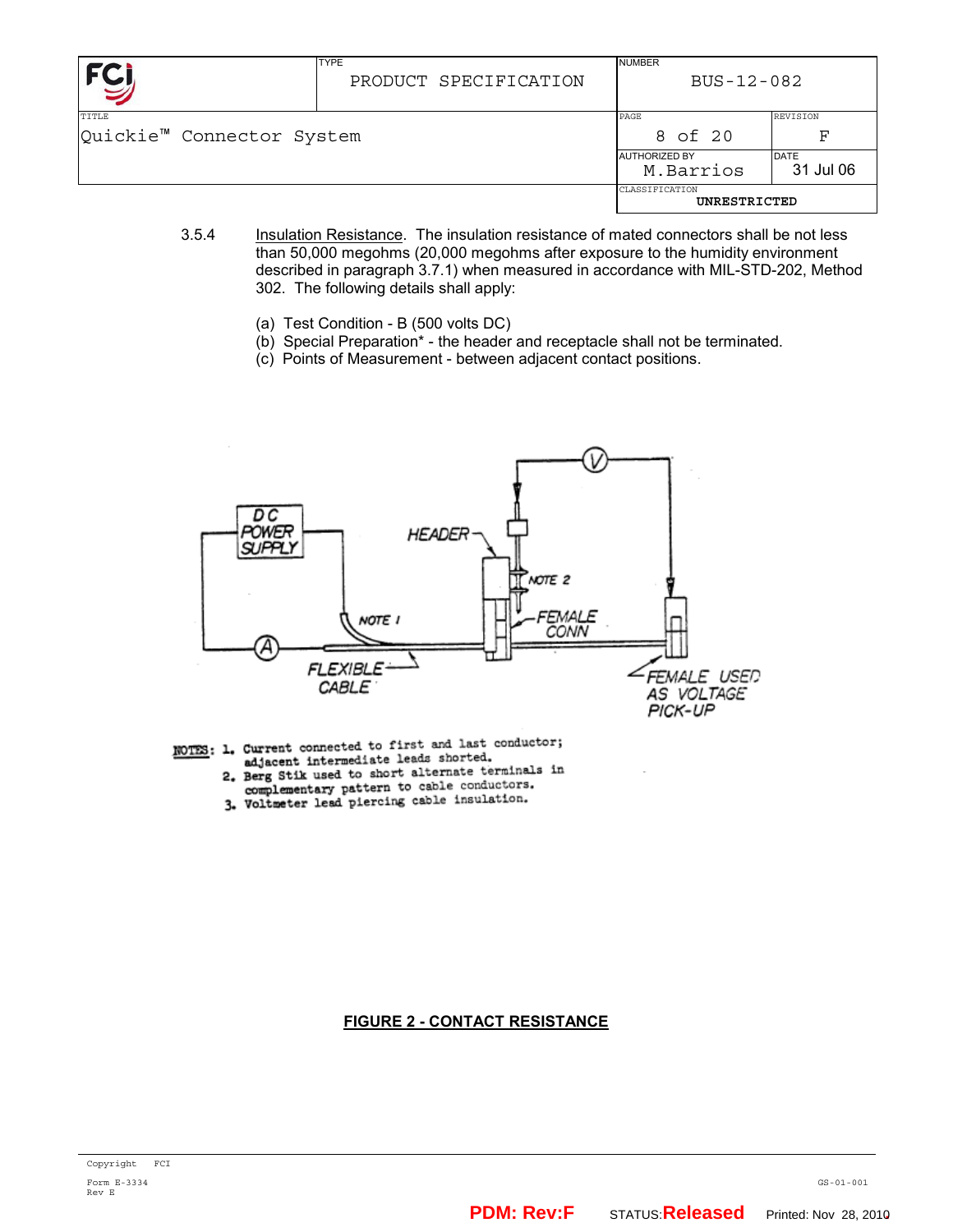|                                                | <b>TYPE</b><br>PRODUCT SPECIFICATION | <b>NUMBER</b><br>BUS-12-082       |                          |
|------------------------------------------------|--------------------------------------|-----------------------------------|--------------------------|
| TITLE<br>Quickie <sup>™</sup> Connector System |                                      | PAGE<br>9 of 20                   | <b>REVISION</b><br>F     |
|                                                |                                      | <b>AUTHORIZED BY</b><br>M.Barrios | <b>DATE</b><br>31 Jul 06 |
|                                                |                                      | CLASSIFICATION<br>UNRESTRICTED    |                          |

- 3.5.5 Dielectric Withstanding Voltage. There shall be no evidence of arc-over, insulation breakdown, or excessive leakage current (> 1 milliampere) when the mated connectors are tested in accordance with MIL-STD-202, Method 301. The following details shall apply:
	- (a) Test Potential 1,000 volts RMS, 60 Hz at sea-level pressure 450 volts RMS, 60 Hz at 50,000 feet simulated altitude.
	- (b) Test Duration 60 seconds
	- (c) Special Preparation\* the header and receptacle shall not be terminated.
	- (d) Points of Measurement between adjacent contact positions.

### 3.6 Mechanical Characteristics

- 3.6.1 Cable Retention. The strain relief on the receptacle shall withstand an evenly distributed force of 10 pounds per-inch-of-cable-width (.146 Newtons per-millimeter-of-cable-width) applied to the cable in a direction parallel to the contact axis.
- 3.6.2 Cable Flex Resistance\*\*. With strain relief installed, the receptacle shall withstand 100 cycles of cable flexing. The following details shall apply:
	- (a) Tension on Cable 2 pounds per-inch-of-cable-width (0.029 Newtons per-millimeterof-cable width)
	- (b) Flex Angle  $140^{\circ}$  as shown in Figure 3.

\* The layout of land areas on printed wiring boards and the proximity of adjacent conductors at the cut end of flexible cables can affect this characteristic and, therefore, are necessarily excluded in its specification.

\*\* Stranded wire only; solid conductors will not withstand flexing, whether or not a connector is installed.

3.6.3 Total Mating Force. The total force to mate the header and receptacle shall not exceed the values shown in Table I.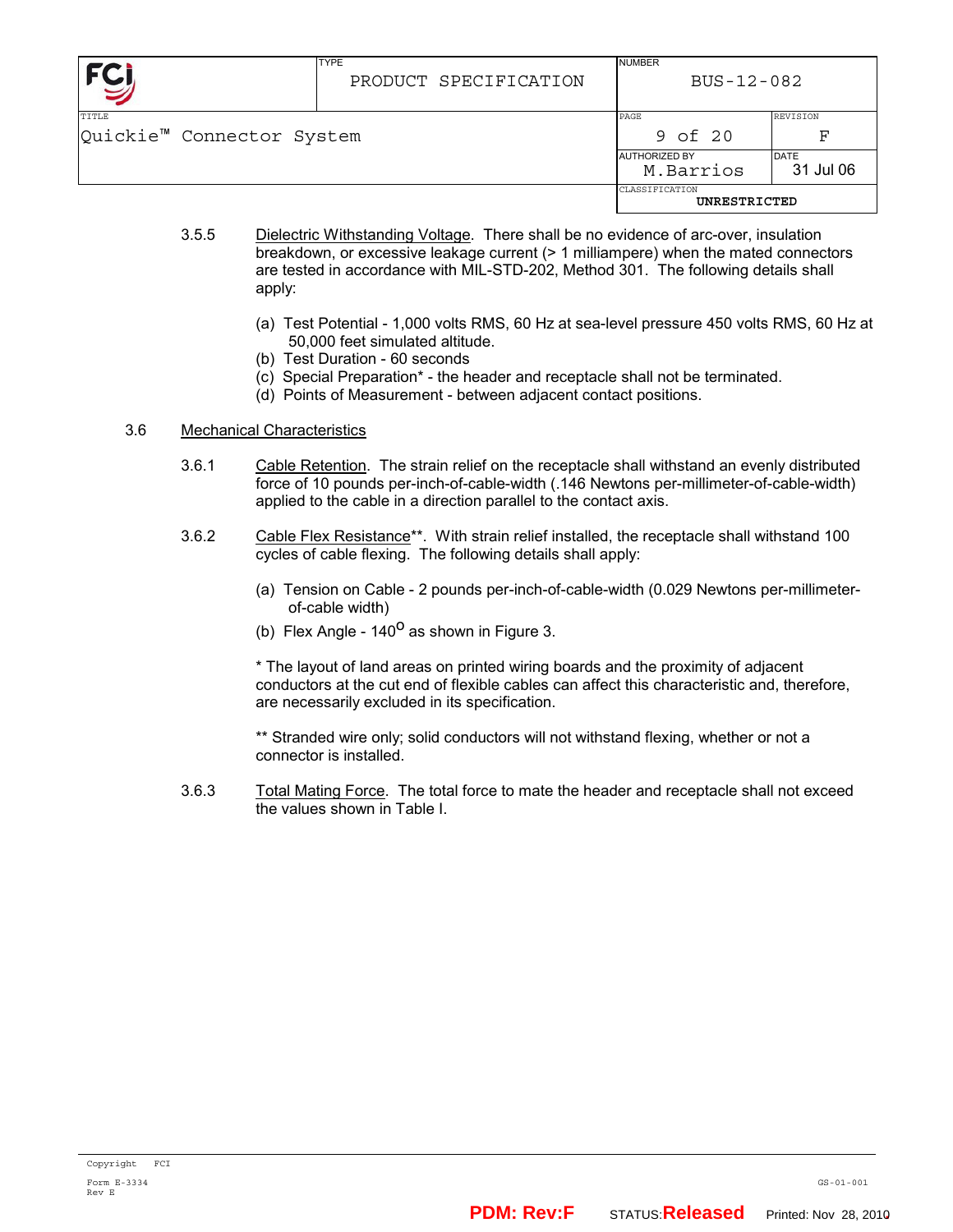|                                                       | <b>TYPE</b><br>PRODUCT SPECIFICATION | <b>NUMBER</b><br>BUS-12-082       |                          |
|-------------------------------------------------------|--------------------------------------|-----------------------------------|--------------------------|
| <b>TITLE</b><br>Quickie <sup>™</sup> Connector System |                                      | PAGE<br>10 of 20                  | <b>REVISION</b><br>ਸ਼ਾ   |
|                                                       |                                      | <b>AUTHORIZED BY</b><br>M.Barrios | <b>DATE</b><br>31 Jul 06 |
|                                                       |                                      | CLASSIFICATION<br>UNRESTRICTED    |                          |

# TABLE I - TOTAL INSERTION FORCE

| Contact<br>Population               | Force<br>Pounds | Nts.  |
|-------------------------------------|-----------------|-------|
| 2 X 3                               | 3               | 13.4  |
| X<br>$\mathcal{L}$<br>4             | 4               | 17.8  |
| X<br>2<br>5                         | 5               | 22.3  |
| 2<br>X<br>7                         | 7               | 31.2  |
| $\overline{2}$<br>X<br>8            | 8               | 35.6  |
| 2<br>X 10                           | 10              | 44.5  |
| $\mathcal{L}$<br>X 12               | 12              | 53.4  |
| $\mathcal{L}$<br>$\mathsf{X}$<br>13 | 14              | 57.9  |
| 2 X 15                              | 15              | 66.8  |
| 2 X 17                              | 19              | 75.7  |
| $2 \times 20$                       | 23              | 89    |
| 2 X 22                              | 25              | 98    |
| $2 \times 25$                       | 30              | 111.3 |
| 2 X 30                              | 35              | 133.5 |
| 2 X 32                              | 38              | 142.4 |



# **FIGURE 3 - CABLE FLEX RESISTANCE**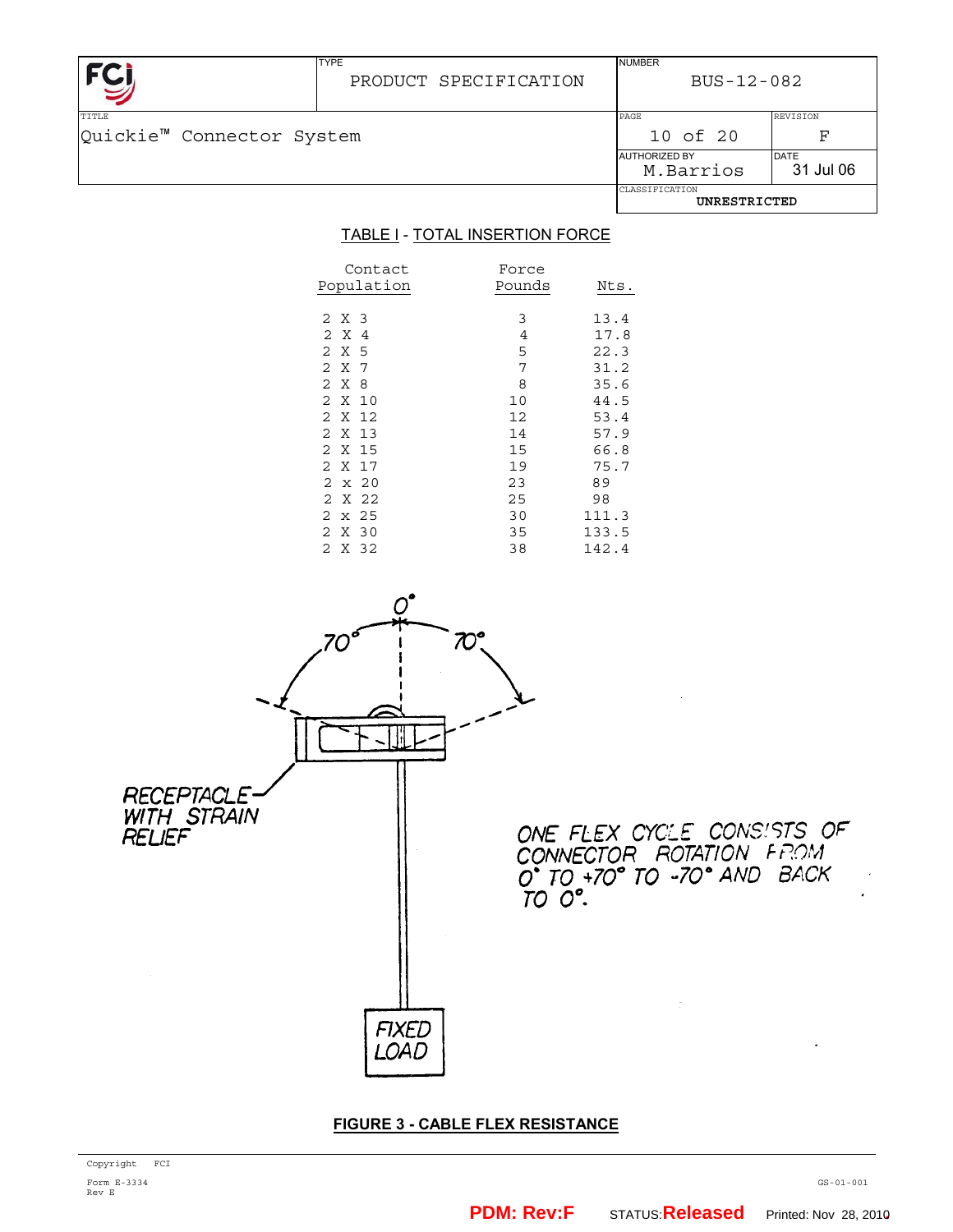|                                                | <b>TYPE</b><br>PRODUCT SPECIFICATION | <b>NUMBER</b><br>BUS-12-082       |                          |
|------------------------------------------------|--------------------------------------|-----------------------------------|--------------------------|
| TITLE<br>Quickie <sup>™</sup> Connector System |                                      | PAGE<br>11 of 20                  | REVISION<br>F            |
|                                                |                                      | <b>AUTHORIZED BY</b><br>M.Barrios | <b>DATE</b><br>31 Jul 06 |
|                                                |                                      | CLASSIFICATION<br>UNRESTRICTED    |                          |

3.6.4 Individual Contact Separation Force. When measured using a gage configured as shown in Figure 4, the individual contact separation force shall be not less than 25 grams.



# **FIGURE 4 - SEPARATION FORCE GAGE**

- 3.6.5 Durability. After 100 mating cycles of the header and receptacle receptacle, the individual contact separation force shall be not less than specified above (see paragraph 3.6.4) and the contact resistance shall not exceed 15 milliohms (see paragraph 3.5.2).
- 3.6.6 Contact to Housing Retention. The force required to dislodge the receptacle terminal from its housing cavity shall be 1 Lb. minimum prior to cable termination or assembly of strain reliefs.
- 3.7 Environmental Conditions
	- 3.7.1 Humidity. Within 1 hour after exposure of the mated connector to a high humidity environment, the insulation resistance of an unterminated connector shall be not less than 20,000 megohms (see paragraph 3.5.4); the contact resistance of a terminated connector shall not exceed 15 milliohms (see paragraph 3.5.2). The test shall be in accordance with MIL-STD-202, Method l03; the following details shall apply:
		- (a) Test Duration 96 hours
		- (b) Relative Humidity 90% minimum
		- (c) Temperature  $40^{\circ}$ C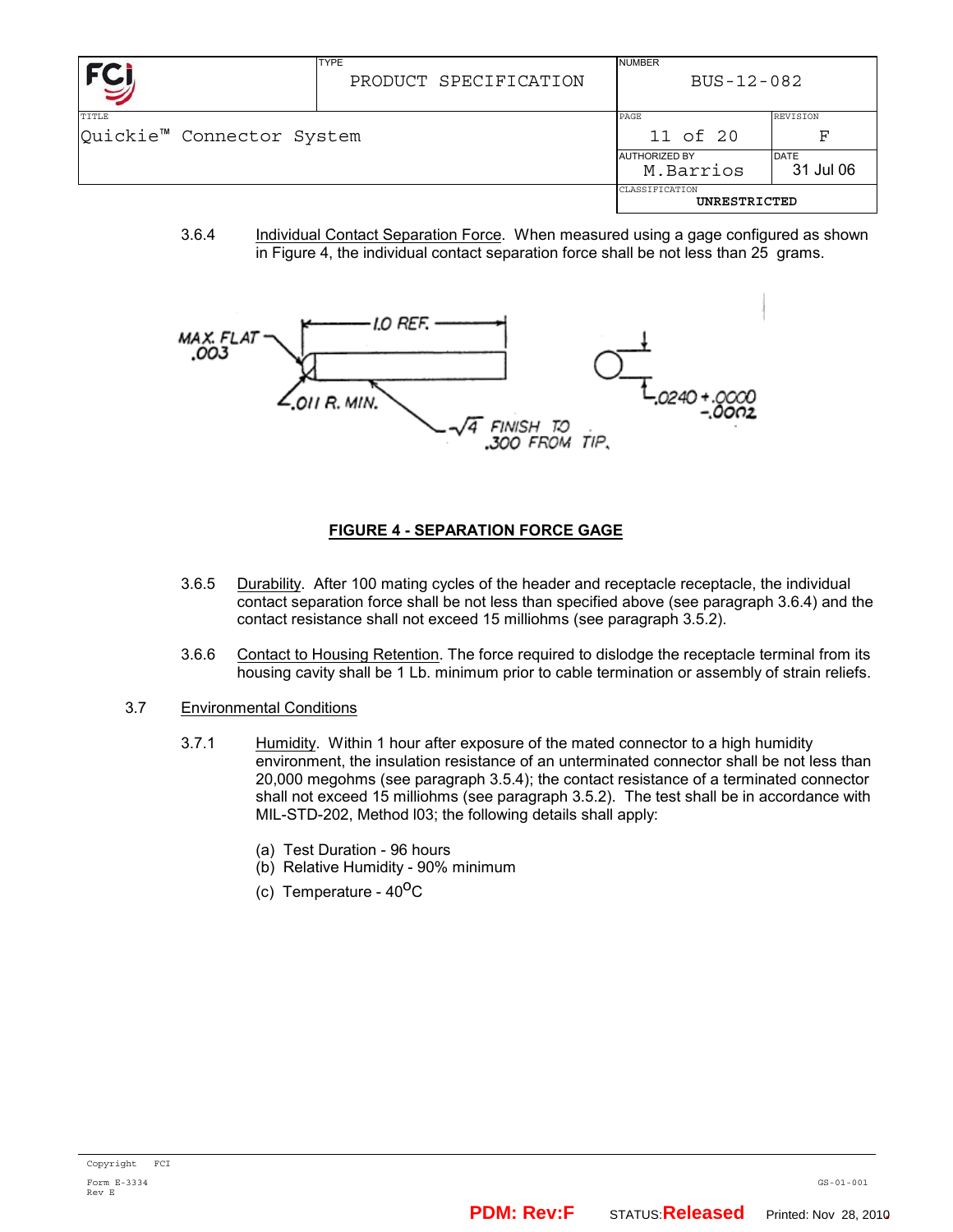|                                                | <b>TYPE</b><br>PRODUCT SPECIFICATION | <b>NUMBER</b><br>BUS-12-082       |                          |
|------------------------------------------------|--------------------------------------|-----------------------------------|--------------------------|
| TITLE<br>Quickie <sup>™</sup> Connector System |                                      | PAGE<br>12 of 20                  | <b>REVISION</b><br>F     |
|                                                |                                      | <b>AUTHORIZED BY</b><br>M.Barrios | <b>DATE</b><br>31 Jul 06 |
|                                                |                                      | CLASSIFICATION<br>UNRESTRICTED    |                          |

- 3.7.2 Thermal Shock. After exposure of the mated connector to alternate periods of extreme high and low temperature, there shall be no evidence of cracking or crazing of the insulator or other physical damage to the connector; the dielectric withstanding voltage of an unterminated connector shall be not less than 1,000 volts RMS, 60 Hz (see paragraph 3.5.5). The test shall be in accordance with MIL-STD-202, Method 107; the following details shall apply:
	- (a) Test Condition B (1 hour cycles)
	- (b) Temperature Range<sup>\*</sup> -65 to +105<sup>o</sup>C
- 3.7.3 High Temperature Life. After exposure of the mated connector to a high temperature operating environment, the insulation resistance of an unterminated connector shall be not less than 100,000 megohms (see paragraph 3.5.4); the contact resistance of a terminated connector shall not exceed 15 milliohms (see paragraph 3.5.2). The test shall be in accordance with MIL-STD-202, Method 108; the following details shall apply:
	- (a) Test Chamber Temperature  $85^{\circ}$ C
	- (b) Test Condition (Duration)- B (250 hours)
	- (c) Operating Conditions 1.0 ampere DC current (rated) through all contacts of terminated connector; duty cycle: 45 minutes ON and 15 minutes OFF.
- 3.7.4 Shock. There shall be no evidence of physical or mechanical damage when the mated connectors are subjected to transient accelerations. During and after each shock, the contacts shall evidence no discontinuity greater than 1 microsecond. The test shall be in accordance with MIL-STD-202, Method 213. The following details shall apply:
	- (a) Test Condition I (l00G, 6ms sawtooth)
	- (b) Number of Shocks 3 shocks in each direction along three orthogonal axes (18 total)
	- (c) Mounting see Figure 5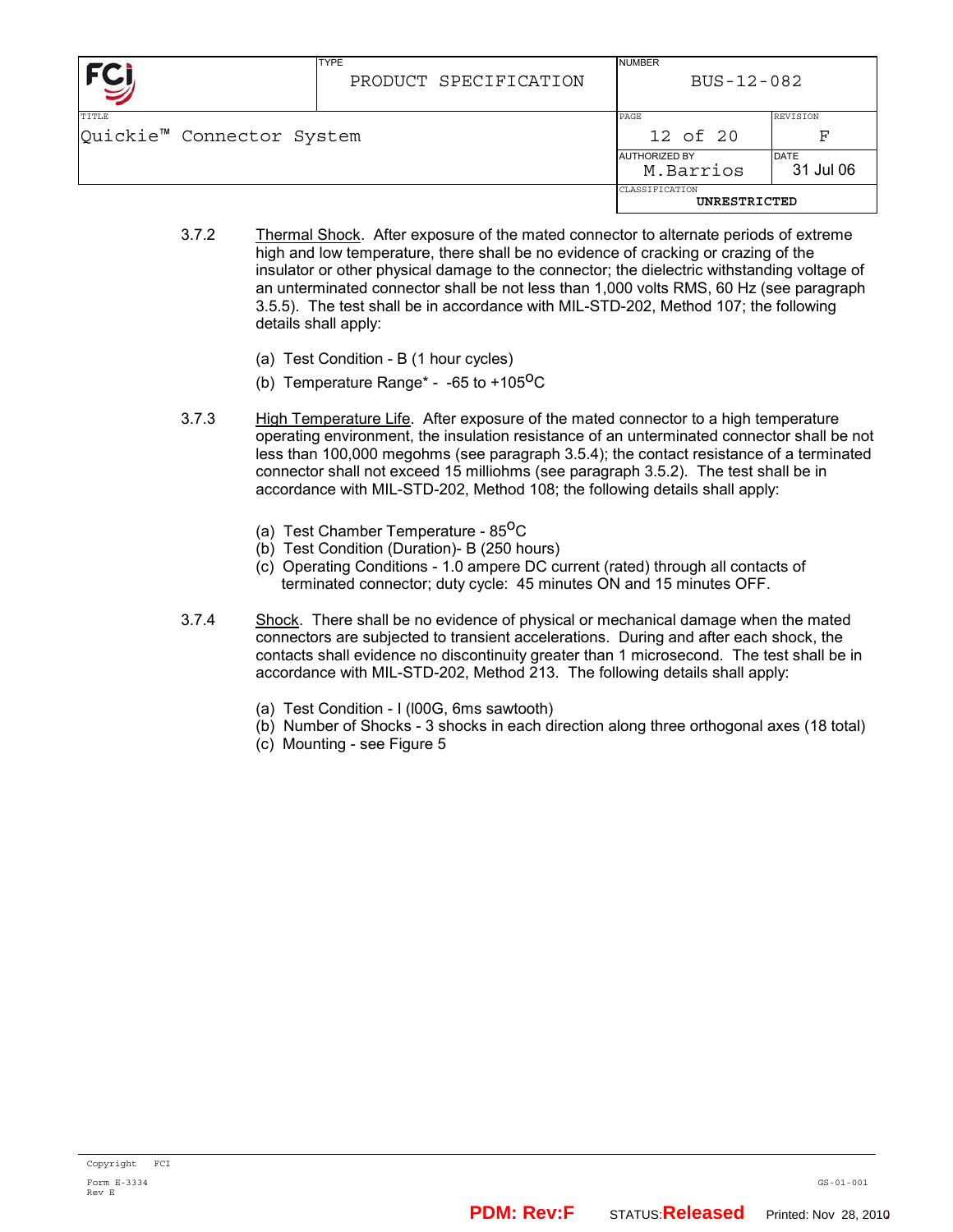|                                                       | <b>TYPE</b><br>PRODUCT SPECIFICATION | <b>NUMBER</b><br>BUS-12-082        |                          |
|-------------------------------------------------------|--------------------------------------|------------------------------------|--------------------------|
| <b>TITLE</b><br>Quickie <sup>™</sup> Connector System |                                      | PAGE<br>13 of 20                   | <b>REVISION</b><br>F     |
|                                                       |                                      | <b>JAUTHORIZED BY</b><br>M.Barrios | <b>DATE</b><br>31 Jul 06 |
|                                                       |                                      | CLASSIFICATION<br>UNRESTRICTED     |                          |

- 3.7.5 Vibration. There shall be no evidence of physical or mechanical damage when the mated connectors are subjected to prolonged mechanical vibration; during the vibration along each axis, the contacts shall evidence no discontinuity greater than l microsecond. At the completion of the test, the individual contact separation force shall be not less than specified in paragraph 3.6.4 and the contact resistance shall not exceed 15 milliohms (see paragraph 3.5.2). The test shall be in accordance with MIL-STD-202, Method 204; the following details shall apply:
	- (a) Test Condition B  $(+15G, 10$  to 2,000 Hz)
	- (b) Test Duration 4 hours along each of three orthogonal axes (12 hours total)
	- (c) Mounting see Figure 5

 $*$  The high temperature limit for polyester is +l50 ${}^{0}$ C; however, the PVC insulation of the cable restricts the assembly to  $+105^{\circ}$ C.

- 3.7.6 Hydrogen Sulfide  $(H<sub>2</sub>S)$  Exposure. After exposure of the mated connectors to an H<sub>2</sub>S atmosphere, the low level circuit resistance shall not exceed l5 milliohms (see paragraph 3.5.3). The following details shall apply:
	- (a) Test Medium solution of 120 grams of Na<sub>2</sub>S.9H<sub>2</sub>0 in 500 ml of distilled water, with 14 grams of  $K<sub>2</sub>HPO<sub>4</sub>$  added immediately prior to test.
	- (b) Test Temperature  $40^{\circ}$ C
	- (c) Test Duration 48 hours in a sealed 9000 cc glass container.
- 3.7.7 Salt Spray. After exposure of the mated connectors to a salt fog atmosphere, the low level circuit resistance and contact resistance shall not exceed 15 milliohms (see paragraphs 3.5.3 and 3.5.2, respectively) when measured in that order. The test all be in accordance with MIL-STD-202, Method l0l; the following details shall apply:
	- (a) Salt Solution 5 percent by weight
	- (b) Test Condition B (48 hours)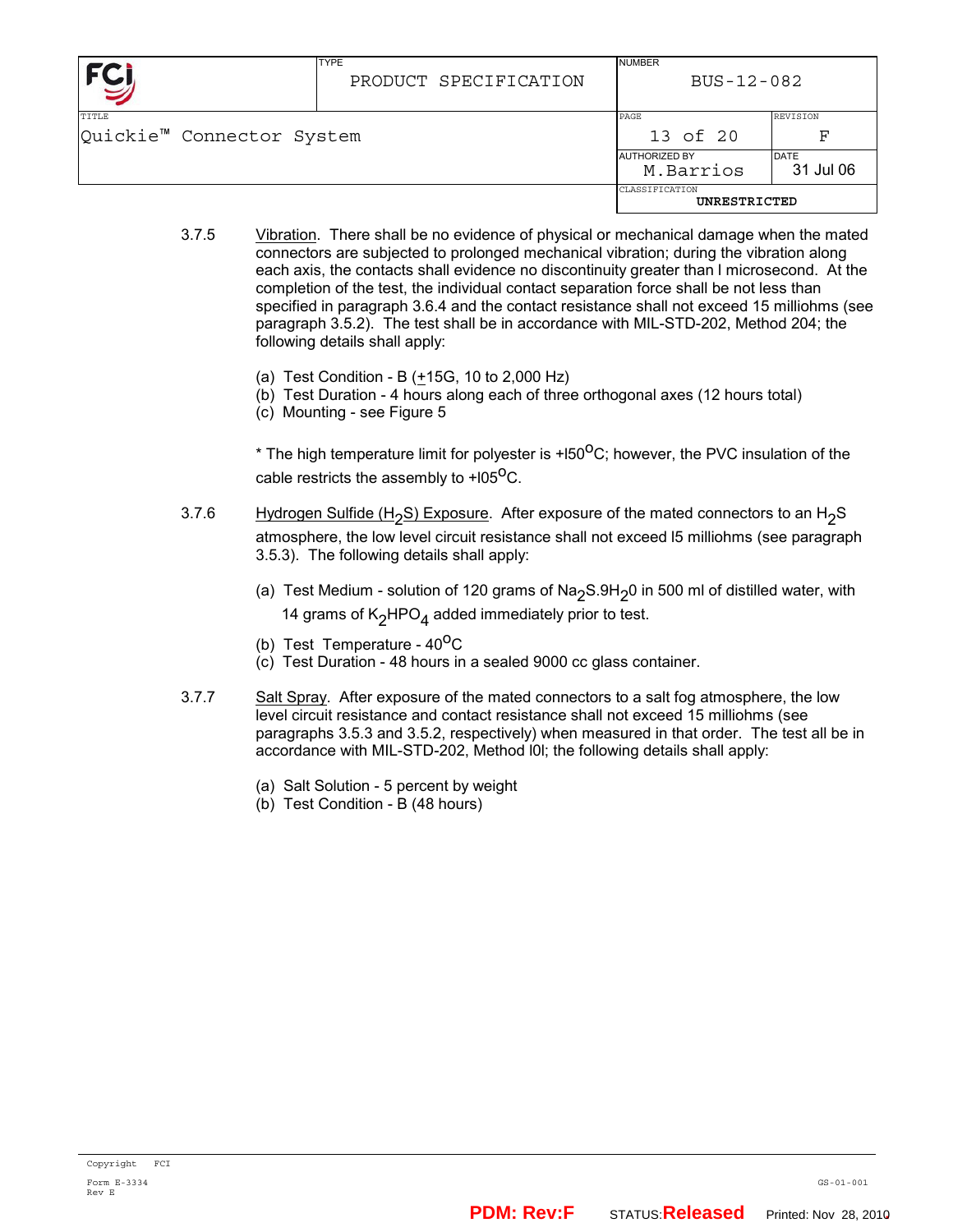|                                       | <b>TYPE</b><br>PRODUCT SPECIFICATION | <b>NUMBER</b><br>$BUS - 12 - 082$ |                 |
|---------------------------------------|--------------------------------------|-----------------------------------|-----------------|
| TITLE                                 |                                      | PAGE                              | <b>REVISION</b> |
| Quickie <sup>™</sup> Connector System |                                      | 14 of 20                          | ਸ਼ਾ             |
|                                       |                                      | <b>AUTHORIZED BY</b>              | <b>DATE</b>     |
|                                       |                                      | M.Barrios                         | 31 Jul 06       |
|                                       |                                      | CLASSIFICATION<br>UNRESTRICTED    |                 |



- NOTE: 1. Clamps secure header and latches similar to Clamps secure neader and radius similar by<br>PWB mounting; female connector secured only<br>by latches.
	- by latches.<br>2. Upper portion of cable unsupported over in-<br>dicated length.

# **FIGURE 5 - MOUNTING FOR SHOCK AND VIBRATION**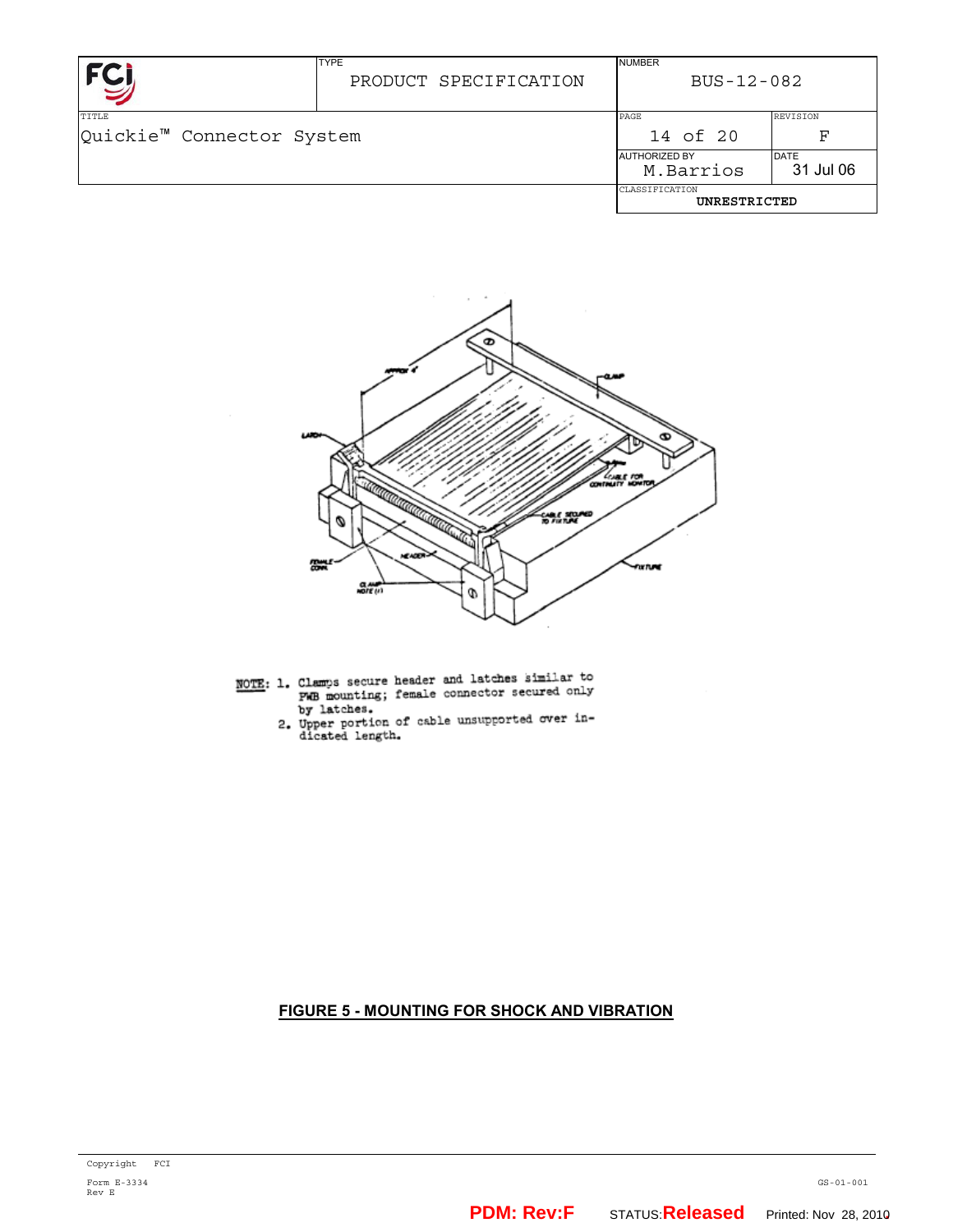|                                                       | <b>TYPE</b><br>PRODUCT SPECIFICATION | <b>NUMBER</b><br>BUS-12-082       |                          |
|-------------------------------------------------------|--------------------------------------|-----------------------------------|--------------------------|
| <b>TITLE</b><br>Quickie <sup>™</sup> Connector System |                                      | PAGE<br>15 of 20                  | <b>REVISION</b><br>F     |
|                                                       |                                      | <b>AUTHORIZED BY</b><br>M.Barrios | <b>DATE</b><br>31 Jul 06 |
|                                                       |                                      | CLASSIFICATION<br>UNRESTRICTED    |                          |

# **4.0 QUALITY ASSURANCE PROVISIONS**

### 4.1 Equipment Calibration

All test equipment and inspection facilities used in the performance of any test shall be maintained in a calibration system in accordance with MIL-C-45662.

### 4.2 Inspection Conditions

Unless otherwise specified herein, all inspections shall be performed under the following ambient conditions.

- (a) Temperature  $25^{\circ}$ C +  $5^{\circ}$ C
- (b) Relative Humidity 30 to 80%
- (c) Barometric Pressure Local Ambient
- 4.3 Qualification Inspection

Qualification inspection shall be performed on sample units produced with equipment and procedures normally used in production.

- 4.3.1 Sample. Six (6) of the largest and three (3) of the smallest population connectors shall be subjected to the qualification inspection.
- 4.3.2 Preparation of Samples. The various test samples shall be configured and terminated as shown in Table II.
- 4.3.3 Test Sequence. The sample connectors shall be subjected to the inspections specified in Table III in the order shown.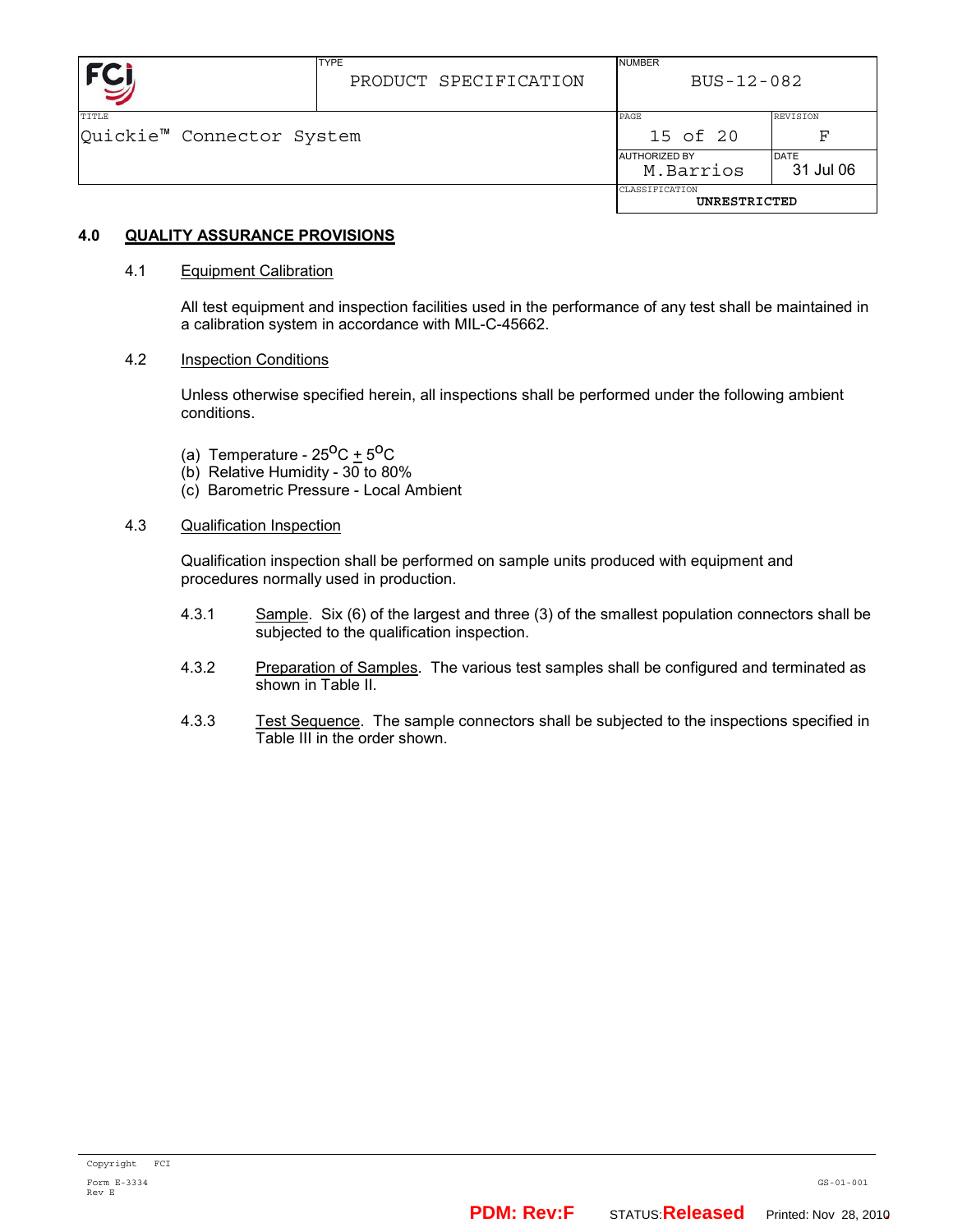

# PRODUCT SPECIFICATION

BUS-12-082

NUMBER

TYPE

| TTTLE                     |  | PAGE                 | REVISION  |
|---------------------------|--|----------------------|-----------|
| Quickie™ Connector System |  | 16 of 20             | ਸ਼        |
|                           |  | <b>AUTHORIZED BY</b> | DATE      |
|                           |  | M.Barrios            | 31 Jul 06 |
|                           |  | CLASSIFICATION       |           |
|                           |  | UNRESTRICTED         |           |

# **TABLE II - TEST SAMPLE DESCRIPTION**

| Sample<br>Number | Number of<br>Contacts | Strain<br>Relief | Wire<br>Latches | Size          | Type     | Length |
|------------------|-----------------------|------------------|-----------------|---------------|----------|--------|
|                  | $2 \times 25$         | Yes              | No              | <b>AWG 28</b> | Stranded | 10"    |
| 2                | $2 \times 25$         | No               | No              | <b>AWG 28</b> | Stranded | 10"    |
| 3                | $2 \times 25$         | No               | No              |               | None     | $- -$  |
| 4                | $2 \times 25$         | Yes              | Yes             | AWG 28        | Stranded | 10"    |
| 5                | $2 \times 25$         | Yes              | Yes             | <b>AWG 28</b> | Stranded | 10"    |
| 6                | $2 \times 25$         | No               | No              | AWG 30        | Solid    | 10"    |
| 7                | $2 \times 5$          | Yes              | No              | AWG 28        | Stranded | 10"    |
| 8                | $2 \times 5$          | Yes              | Yes             | <b>AWG 28</b> | Stranded | 10"    |
| 9                | $2 \times 5$          | No               | No              | AWG 30        | Solid    | 10"    |
|                  |                       |                  |                 |               |          |        |

### **TABLE III - CONNECTOR QUALIFICATION INSPECTION**

|                                       |           | Sample Number |                          |                          |                          |                          |                          |                          |                          |   |
|---------------------------------------|-----------|---------------|--------------------------|--------------------------|--------------------------|--------------------------|--------------------------|--------------------------|--------------------------|---|
| Examination or Test                   | Paragraph |               | 2                        | 3                        | 4                        | 5                        | 6                        | 7                        | 8                        | 9 |
|                                       |           |               |                          |                          |                          |                          |                          |                          |                          |   |
| Total Mating Force                    | 3.6.3     |               |                          |                          | X                        | Χ                        | X                        | X                        | Χ                        | Χ |
| Individual Contact                    | 3.6.4     |               |                          |                          | X                        | X                        | X                        | $\overline{\phantom{0}}$ |                          |   |
| Separation Force                      |           |               |                          |                          |                          |                          |                          |                          |                          |   |
| Contact to Housing Retention          | 3.6.6     |               | Χ                        |                          |                          |                          |                          |                          |                          |   |
| Cable Retention                       | 3.6.1     |               |                          |                          |                          | $\mathbf{x}$             |                          |                          | Χ                        |   |
| Cable Flex Resistance                 | 3.6.2     | X             |                          |                          | X                        | $\overline{\phantom{a}}$ |                          | X                        | $\overline{\phantom{a}}$ |   |
| Contact Resistance                    | 3.5.2     | X             | Χ                        | $\overline{\phantom{a}}$ | X                        | X                        | X                        | X                        | X                        | Χ |
| Insulation Resistance                 | 3.5.4     |               |                          | X                        |                          |                          |                          |                          |                          |   |
| Dielectric Withstanding Voltage 3.5.5 |           |               |                          | X                        |                          |                          |                          |                          |                          |   |
| Thermal Shock                         | 3.7.2     | Χ             | $\overline{\phantom{0}}$ | X                        |                          |                          |                          |                          |                          |   |
| Humidity                              | 3.7.1     | X             | X                        | X                        |                          |                          |                          |                          |                          |   |
| High Temperature Life                 | 3.7.3     | X             | X                        | X                        |                          |                          |                          |                          |                          |   |
| Shock                                 | 3.7.4     |               |                          |                          | X                        | X                        |                          |                          |                          |   |
| Vibration                             | 3.7.5     |               |                          |                          | X                        | X                        | $\overline{\phantom{m}}$ |                          |                          |   |
| Durability                            | 3.6.5     |               |                          | X                        | $\overline{\phantom{a}}$ | X                        | X                        | X                        | X                        | X |
| Hydrogen Sulfide Exposure             | 3.7.6     |               |                          |                          | X                        | X                        | X                        | X                        | X                        | X |
| Salt Spray*                           | 3.7.7     |               |                          |                          | X                        | X                        | X                        | X                        | X                        | X |

\* This test not applicable to tin plated connectors.

- 4.4 Quality Conformance Inspection. Quality conformance inspection shall be performed on sample units produced with equipment and procedures normally used in production.
	- 4.4.1 Sample. Six (6) of the largest population connectors shall be selected at random and subjected to quality conformance inspection.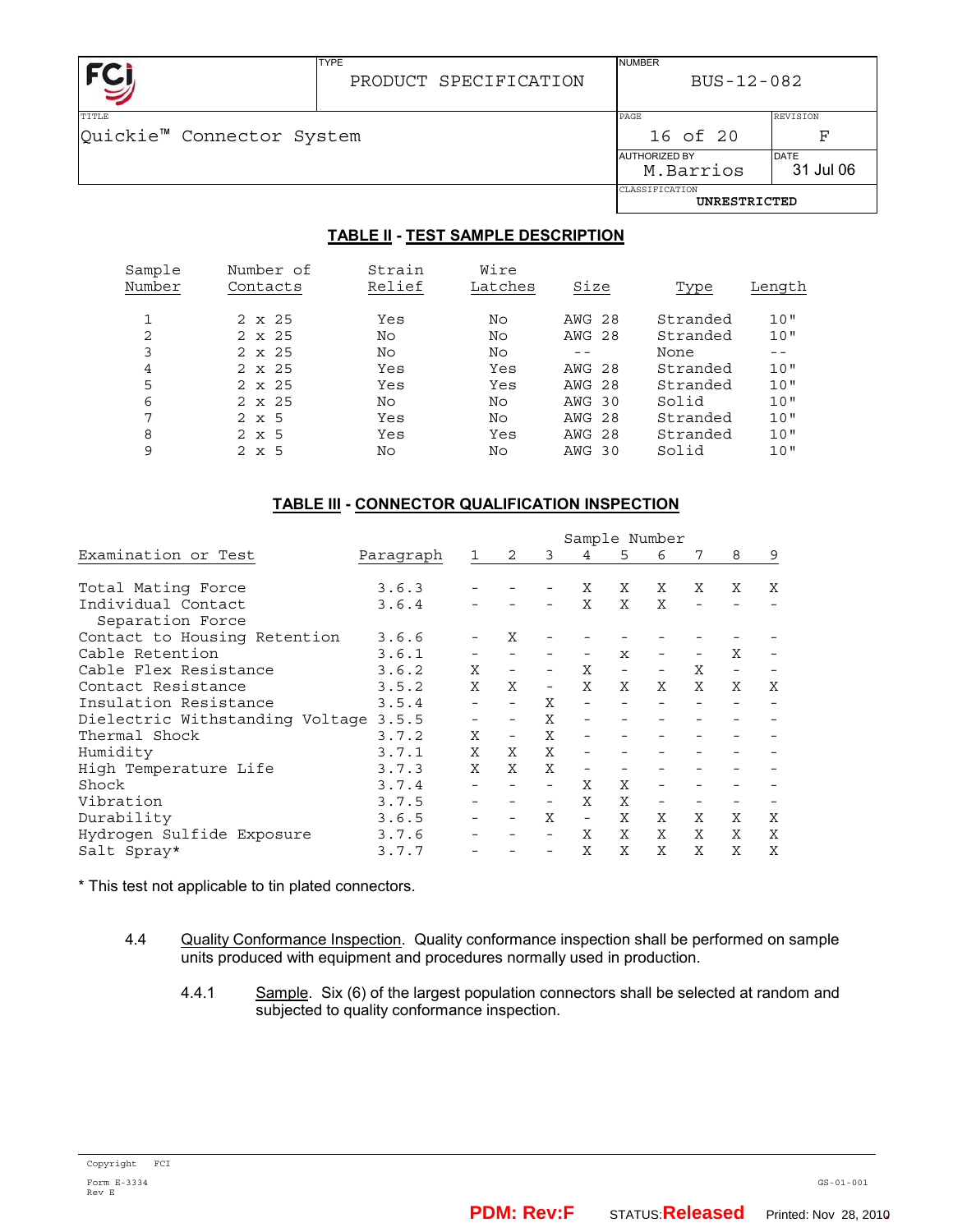|                                    | <b>TYPE</b><br>PRODUCT SPECIFICATION | <b>NUMBER</b><br>BUS-12-082       |                       |  |
|------------------------------------|--------------------------------------|-----------------------------------|-----------------------|--|
| TITLE<br>Quickie™ Connector System |                                      | PAGE<br>17 of 20                  | <b>REVISION</b><br>ਸ਼ |  |
|                                    |                                      | <b>AUTHORIZED BY</b><br>M.Barrios | DATE<br>31 Jul 06     |  |
|                                    |                                      | CLASSIFICATION<br>UNRESTRICTED    |                       |  |

4.4.2 Preparation of Samples. The various test samples shall be configured as shown in Table IV.

### **TABLE IV - TEST SAMPLE DESCRIPTION**

|                  |                       |                  |         |               | Flexible Cable |                  |
|------------------|-----------------------|------------------|---------|---------------|----------------|------------------|
| Sample<br>Number | Number of<br>Contacts | Strain<br>Relief | Latches | Wire Size     | Type           | Length           |
|                  | $2 \times 25$         | Yes              | No      | AWG 28        | Stranded       | $254$ mm/10"     |
| 2                | $2 \times 25$         | No               | No      | <b>AWG 28</b> | Stranded       | $254$ mm $/10$ " |
| 3                | $2 \times 25$         | No               | No      | None          |                |                  |
| 4                | $2 \times 25$         | Yes              | No      | <b>AWG 28</b> | Stranded       | $254$ mm/10"     |
| 5                | $2 \times 25$         | Yes              | No      | AWG 28        | Stranded       | $254$ mm $/10$ " |
| 6                | $2 \times 25$         | No               | No      | AWG 30        | Solid          | $254$ mm $/10$ " |

4.4.3 Test Sequence. The sample connectors shall be subjected to the inspections specified in Table V in the order shown.

| Sample Number                       |           |   |                          |                          |              |                          |   |  |
|-------------------------------------|-----------|---|--------------------------|--------------------------|--------------|--------------------------|---|--|
| Examination or Test                 | Paragraph |   | 2                        | 3                        | 4            | 5.                       | 6 |  |
|                                     |           |   |                          |                          |              |                          |   |  |
| Total Mating Force                  | 3.6.3     |   |                          |                          | X            | X                        | X |  |
| Individual Contact Separation Force | 3.6.4     |   |                          |                          | X            | X                        | X |  |
| Cable Retention                     | 3.6.1     |   |                          |                          |              | X                        |   |  |
| Cable Flex Resistance               | 3.6.2     | X |                          |                          | X            |                          |   |  |
| Contact Resistance                  | 3.5.2     | X | X                        | $\overline{\phantom{a}}$ | $\mathsf{X}$ | X                        | Χ |  |
| Insulation Resistance               | 3.5.4     |   | $\overline{\phantom{a}}$ | X                        |              |                          |   |  |
| Dielectric Withstanding Voltage     | 3.5.5     |   | $\overline{\phantom{a}}$ | X                        |              |                          |   |  |
| Thermal Shock                       | 3.7.2     | X | $\overline{\phantom{a}}$ | X                        |              |                          |   |  |
| Humidity                            | 3.7.1     | X | X                        | X                        |              |                          |   |  |
| Durability                          | 3.6.5     |   |                          |                          | X            | $\overline{\phantom{0}}$ | X |  |
| Hydrogen Sulfide Exposure           | 3.7.6     |   |                          |                          | X            | X                        | X |  |
| Salt Spray*                         | 3.7.7     |   |                          |                          | X            | X                        | X |  |

\* This test not applicable to tin plated connectors.

4.4.4 Failures. If a connector fails to pass the quality conformance inspection, appropriate corrective action shall be taken on the materials or processes and additional sample units shall be subjected to the quality conformance inspection to verify the effectiveness of the action.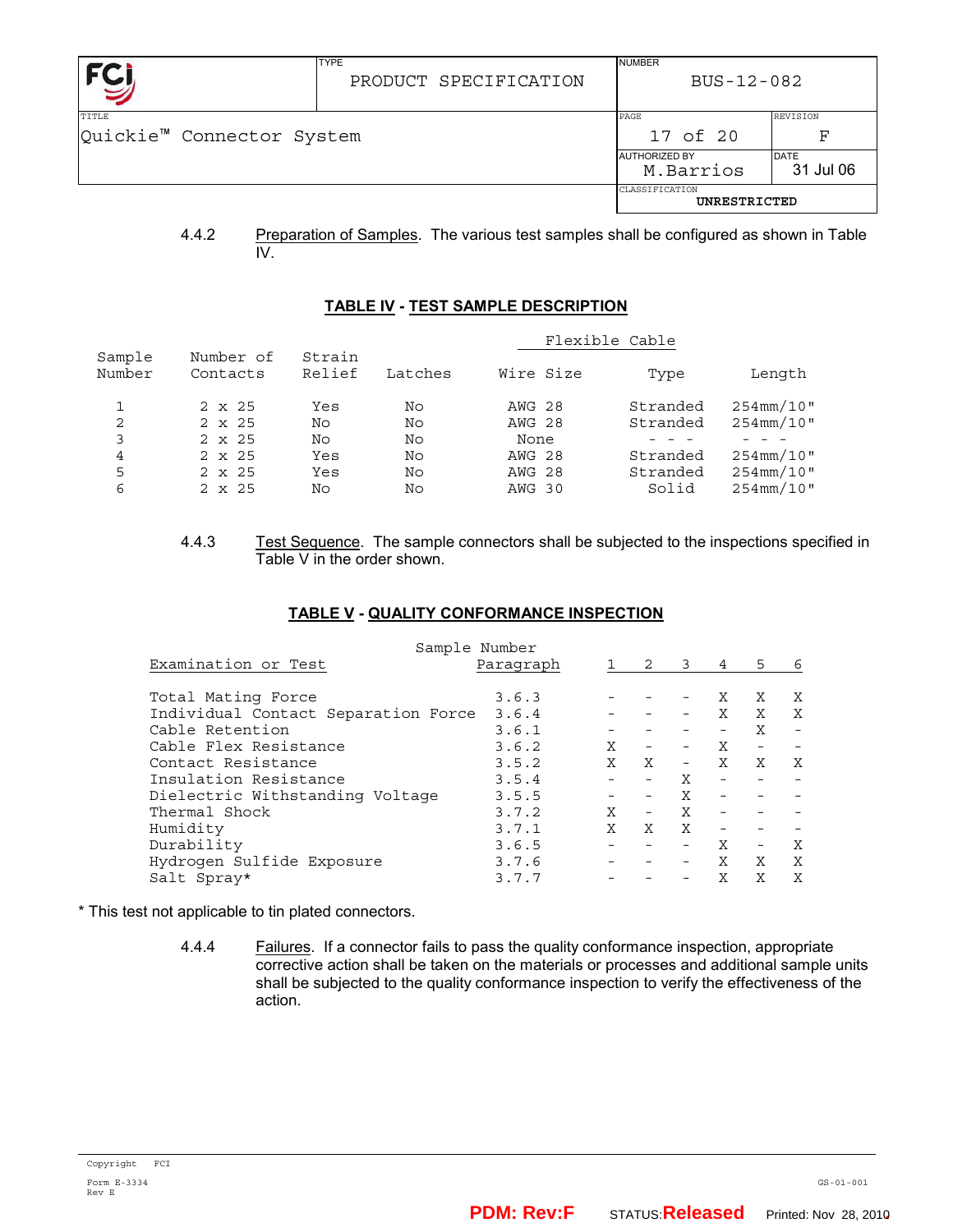|                                           | <b>TYPE</b><br>PRODUCT SPECIFICATION | <b>NUMBER</b><br>BUS-12-082       |                   |  |
|-------------------------------------------|--------------------------------------|-----------------------------------|-------------------|--|
| <b>TITLE</b><br>Quickie™ Connector System | PAGE<br>18 of 20                     | <b>REVISION</b><br>F              |                   |  |
|                                           |                                      | <b>AUTHORIZED BY</b><br>M.Barrios | DATE<br>31 Jul 06 |  |
|                                           |                                      | CLASSIFICATION<br>UNRESTRICTED    |                   |  |

4.4.5 Disposition of Sample Units. Sample units that have been subjected to the quality conformance inspection shall not be considered deliverable on the contract or purchase order.

### 4.5 Acceptance Inspection

Acceptance inspection shall consist of the examinations and inspections specified in Table VI.

# **TABLE VI - ACCEPTANCE INSPECTION**

|                     | AQL |             |
|---------------------|-----|-------------|
| Examination         |     | Major Minor |
| Visual & Mechanical |     | 4. በ%       |

- 4.5.1 Inspection Lot. An inspection lot shall consist of all connectors produced under essentially the same conditions and offered for inspection at one time.
- 4.5.2 Sampling Plan. Statistical sampling and inspection shall be in accordance with MIL-STD-105 for General Inspection, Level II. The acceptable quality level (AQL) shall be as specified in Table VI. Major and minor defects shall be as defined in MIL-STD-105.
- 4.5.3 Rejected Lots. Rejected lots shall be reworked to correct the defects or screened to remove defective units and re-submitted for inspection.
- 4.5.4 Disposition of Sample Units. Sample units that have been subjected to the acceptance inspection shall be considered deliverable on the contract or purchase order.